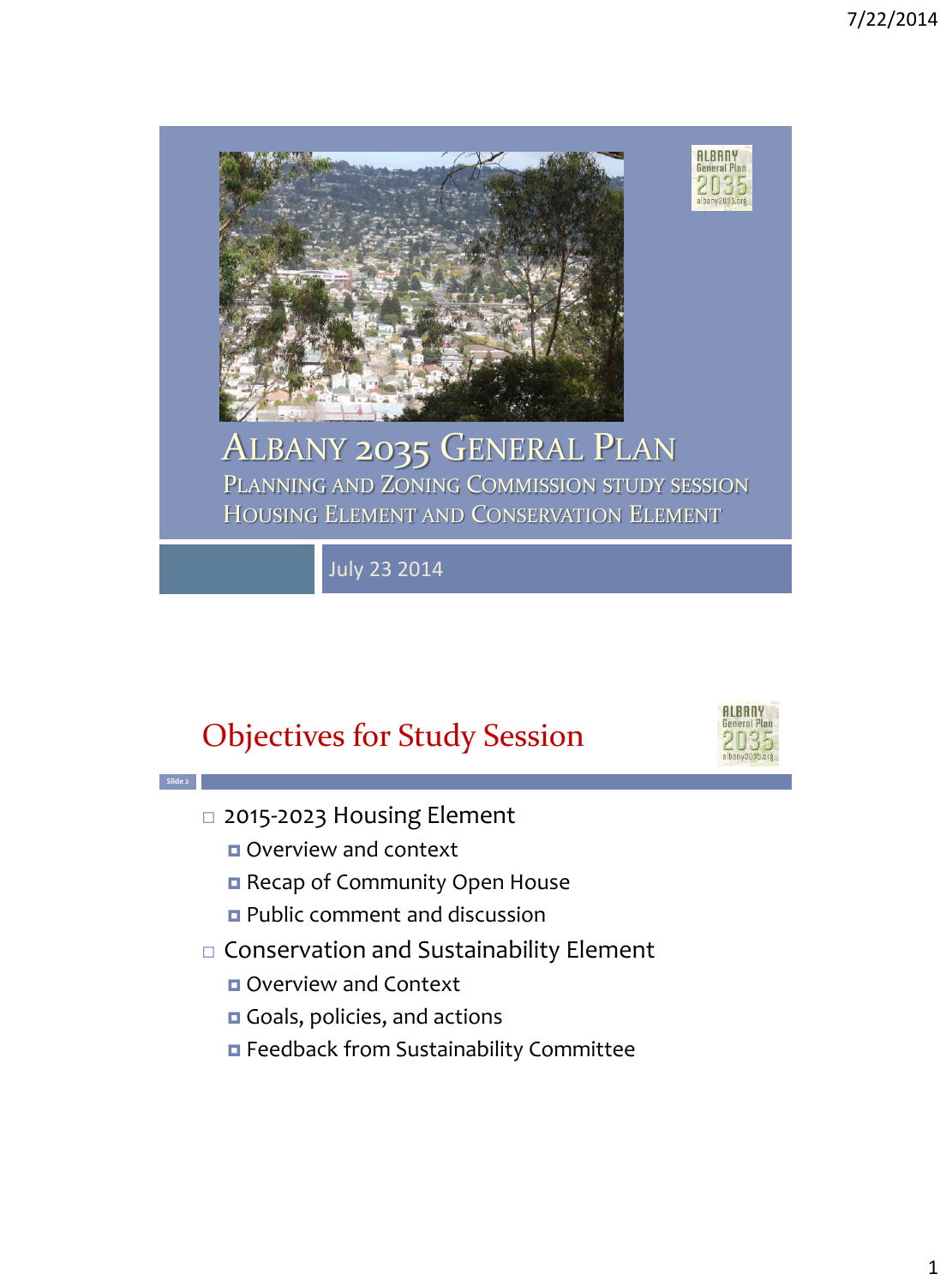# Overview of Housing Element



- □ Required element of every local General Plan
- $\Box$  Expresses City policies for housing conservation, housing production, and affordable housing
- $\Box$  Contents established by State law—many prescriptive statutory requirements
- $\Box$  Covers an 8-year planning period
- $\Box$  Subject to certification by State HCD
- $\Box$  Failure to comply can lead to loss of eligibility for funds and legal vulnerability

## "Streamlined" vs New Element



- $\Box$  State HCD recognizes that many cities' existing Housing Elements are still current
- $\Box$  "Streamlining" allows expedited state review
- $\Box$  Redlined version of document will be submitted, showing changes to previous Element
- Update focuses on:
	- Changes to the City's "fair share" for the new housing period
	- New programs to take advantage of longer time period available for implementation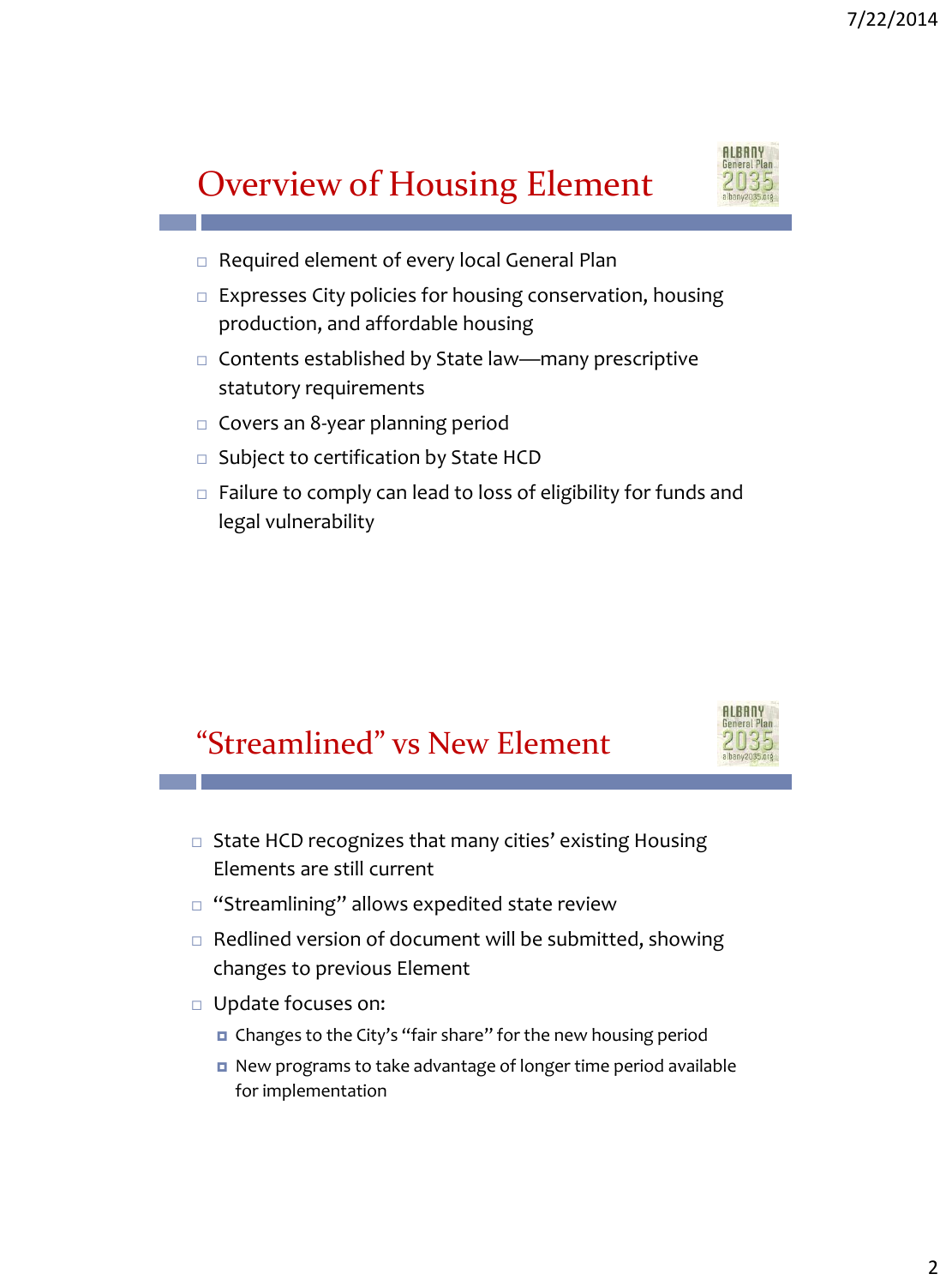# RHNA for Cycles 4 and 5



During 2007-2014, Albany had to demonstrate capacity for: **117 above moderate 52 moderate 43low 64 very low** During 2015-2023, Albany must demonstrate capacity for: **145 above moderate 57 moderate 53low 80 very low**

# Housing Opportunities (2014)



|                       | Densities greater than<br>20 units/acre<br>(potentially affordable<br>housing) | Densities less than 20<br>units/acre or otherwise<br>anticipated to be market rate |
|-----------------------|--------------------------------------------------------------------------------|------------------------------------------------------------------------------------|
| Vacant R-1            | O                                                                              | 10                                                                                 |
| Vacant R-2            | O                                                                              | $\mathcal{L}$                                                                      |
| Underutilized R-3     | 36                                                                             | Ω                                                                                  |
| Vacant SC/SPC         | 5                                                                              | 175                                                                                |
| Underutilized SC/ SPC | 127                                                                            | Ω                                                                                  |
| <b>Total</b>          | 170                                                                            | 18c                                                                                |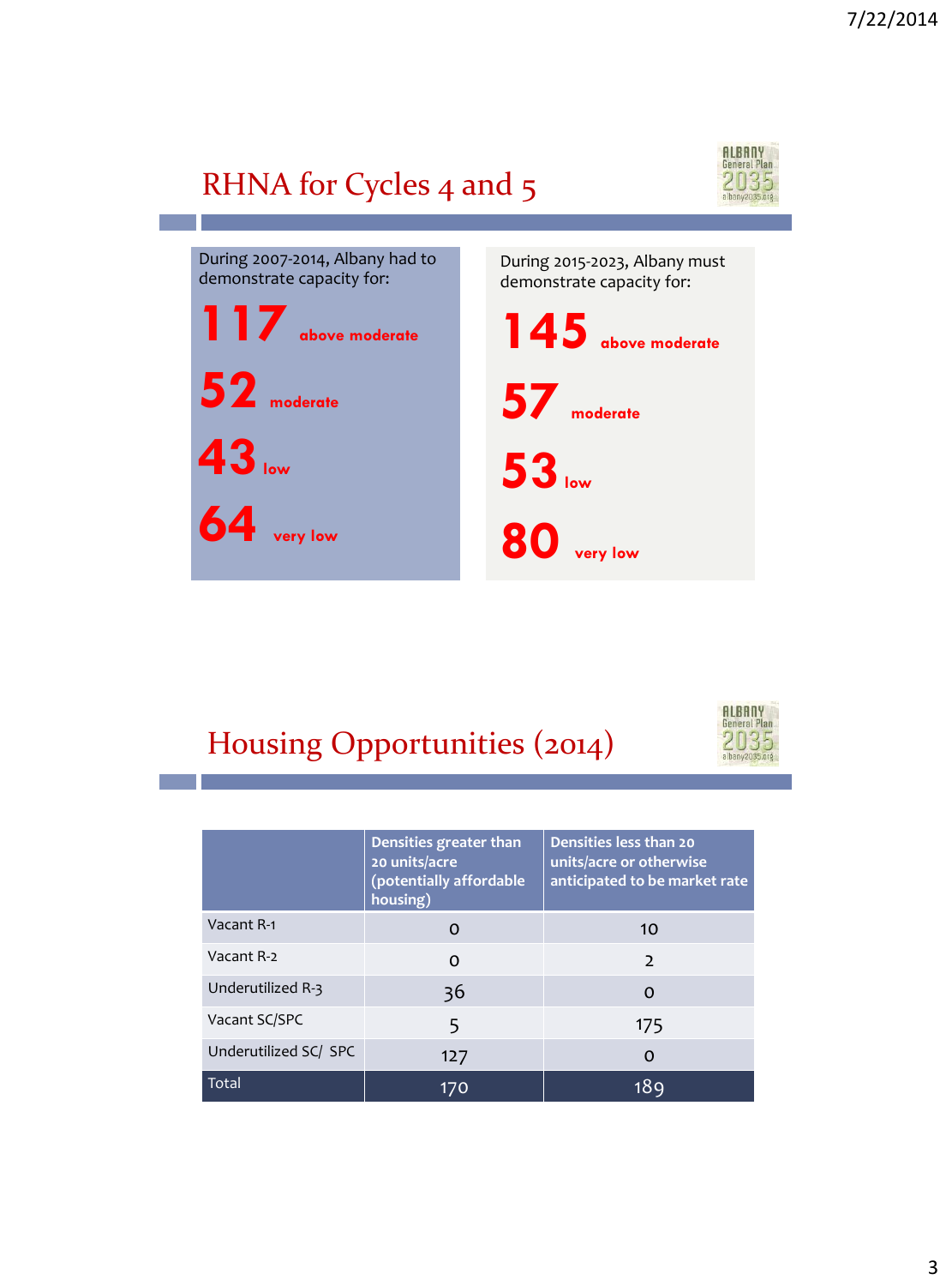# Housing Opportunities (2015-2023)



- $\Box$  Planned senior project at UC Village will address the entire "above moderate" RHNA
- $\Box$  Remaining RHNA (159 units for moderate, low, very and low) can be met on Housing Opportunity Sites in the 2014 Element (identified capacity: 170 units)
- Additional housing opportunities can be identified in new Element:
	- Other underutilized sites not in 2014 inventory
	- Second units

## Housing Goals



- 1. Preserve, maintain, improve existing housing stock
- 2. Provide a variety of housing types, densities, designs, and prices
- 3. Expand housing options for persons with special needs
- 4. Reduce constraints to housing production
- 5. Promote equal access to housing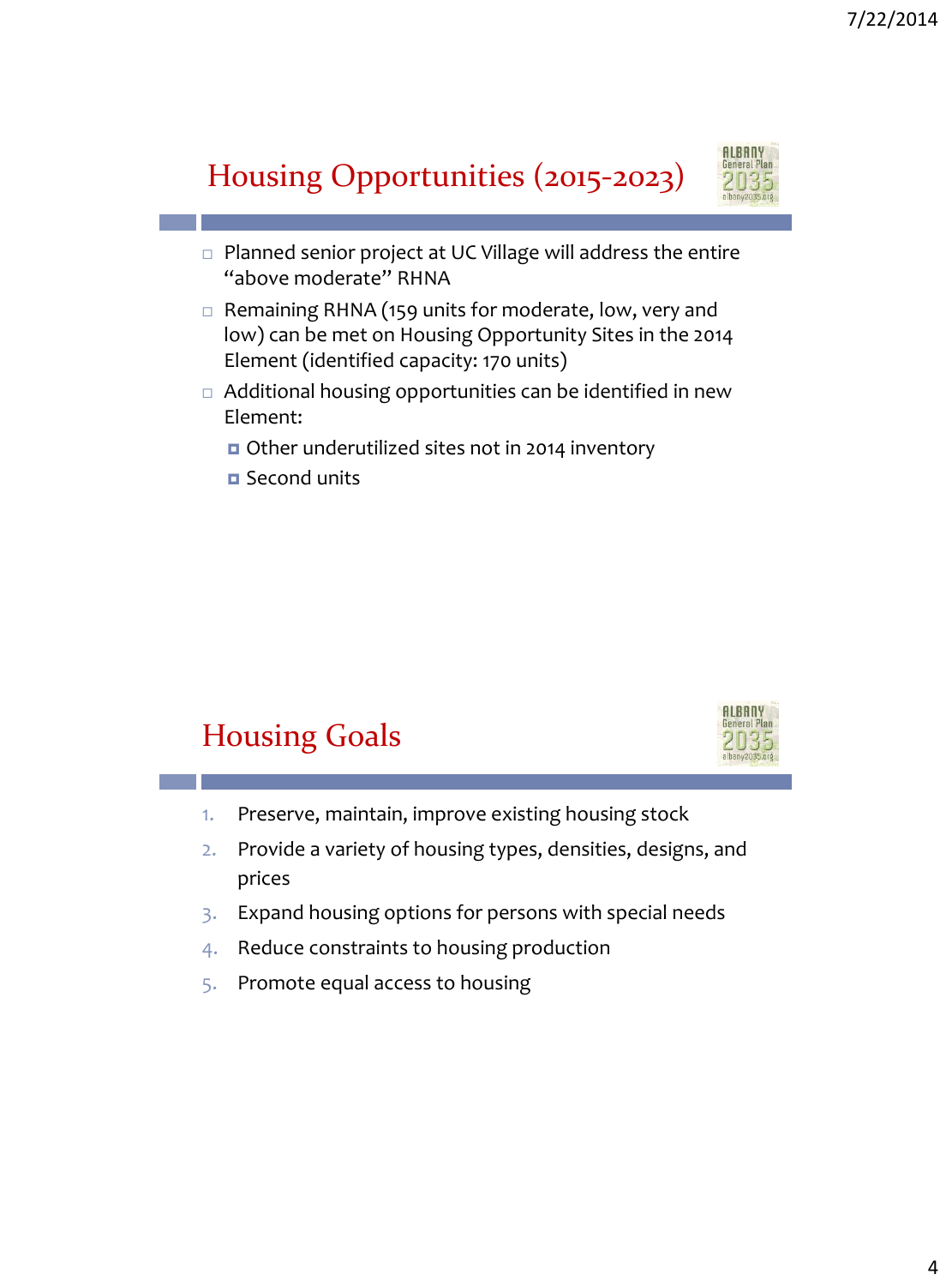## Recent Accomplishments



- Amended transitional and supportive housing definition
- □ Allowed emergency shelter by right in SPC and CMX
- □ Amended second unit regulations
- $\Box$  Inventoried second units
- $\square$  Second unit survey (underway)
- □ Coordinating with Diverse Housing Working Group
- $\Box$  Homeless outreach and engagement
- $\Box$  Completed Measure B parking task force
- $\Box$  Received parking study grant

# Pending Actions



- □ Amend zoning to:
	- **E** Establish minimum densities in SPC and SC
	- **B** Allow SROs in SPC
	- **Eliminate use permit requirements for R-4 district**
	- Modify ground floor retail requirements for affordable housing
	- **D** Clarify parking standards for affordable projects
- Affordable housing fund/ boomerang dollars
- □ Policy to allow fee reductions and permit expediting for affordable housing projects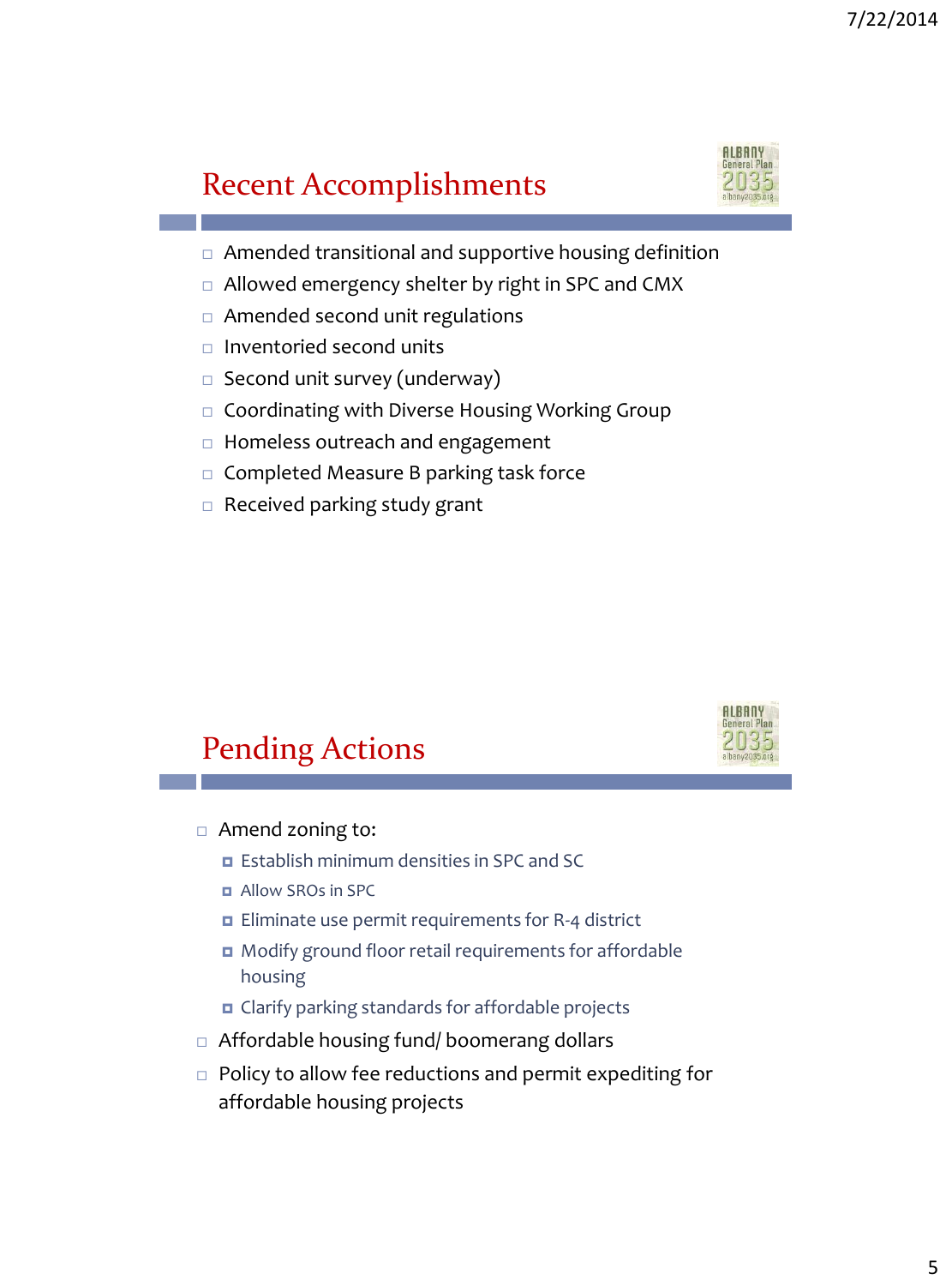## Possible Actions for 2015-2023



- □ Additional changes to mixed use zoning regs? (following completion of General Plan)
- □ Additional public education and outreach?
- □ Additional technical assistance to non-profit developers?
- □ Revisiting inclusionary zoning/ nexus study?
- □ Additional changes to second unit regulations?
- □ 2016 parking ballot measure?
- □ More affordable housing incentives?

#### Next Steps



- □ Housing Element "symposium" (late Aug/ early Sept)
- Working draft document released (Sept)
- □ P&Z and CC study sessions to forward draft to HCD for review in late September/early October
- □ Draft to HCD in October; revisions in Nov-Dec
- $\Box$  Adoption by January 31 2015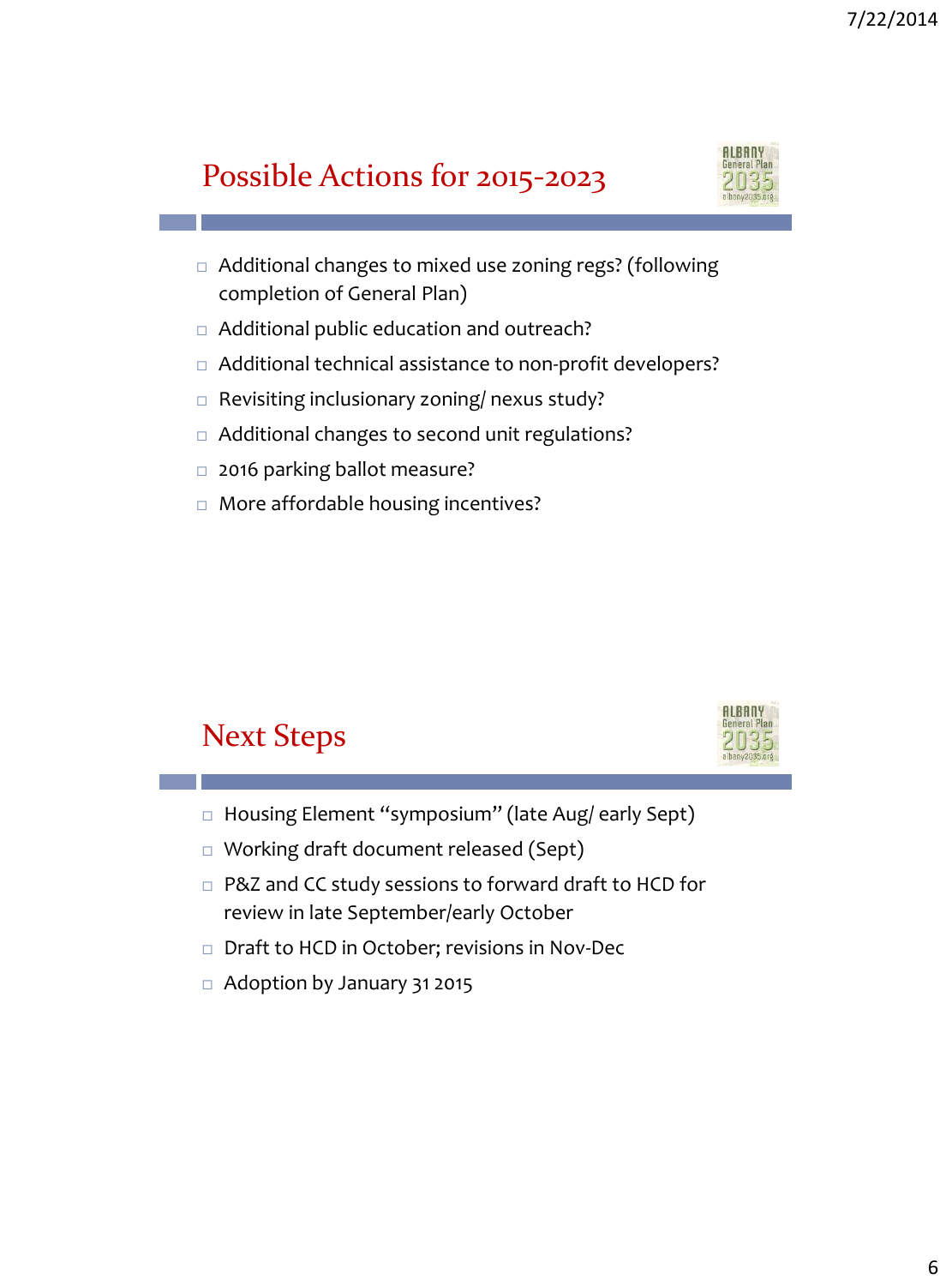#### Current and Proposed Plan Structure





#### Conservation Element Requirements



California Government Code 65302(d):

**Slide 14**

(The General Plan shall include…) a conservation element for the conservation, development, and utilization of natural resources including water and its hydraulic force, forests, soils, rivers and other waters, harbors, fisheries, wildlife, minerals, and other natural resources….The conservation element may also cover:

- (1) The reclamation of land and waters.
- (2) Prevention and control of the pollution of streams and other waters.

(3) Regulation of the use of land in stream channels and other areas required for the accomplishment of the conservation plan.

- (4) Prevention, control, and correction of the erosion of soils, beaches, and shores.
- (5) Protection of watersheds.
- (6) The location, quantity and quality of the rock, sand and gravel resources.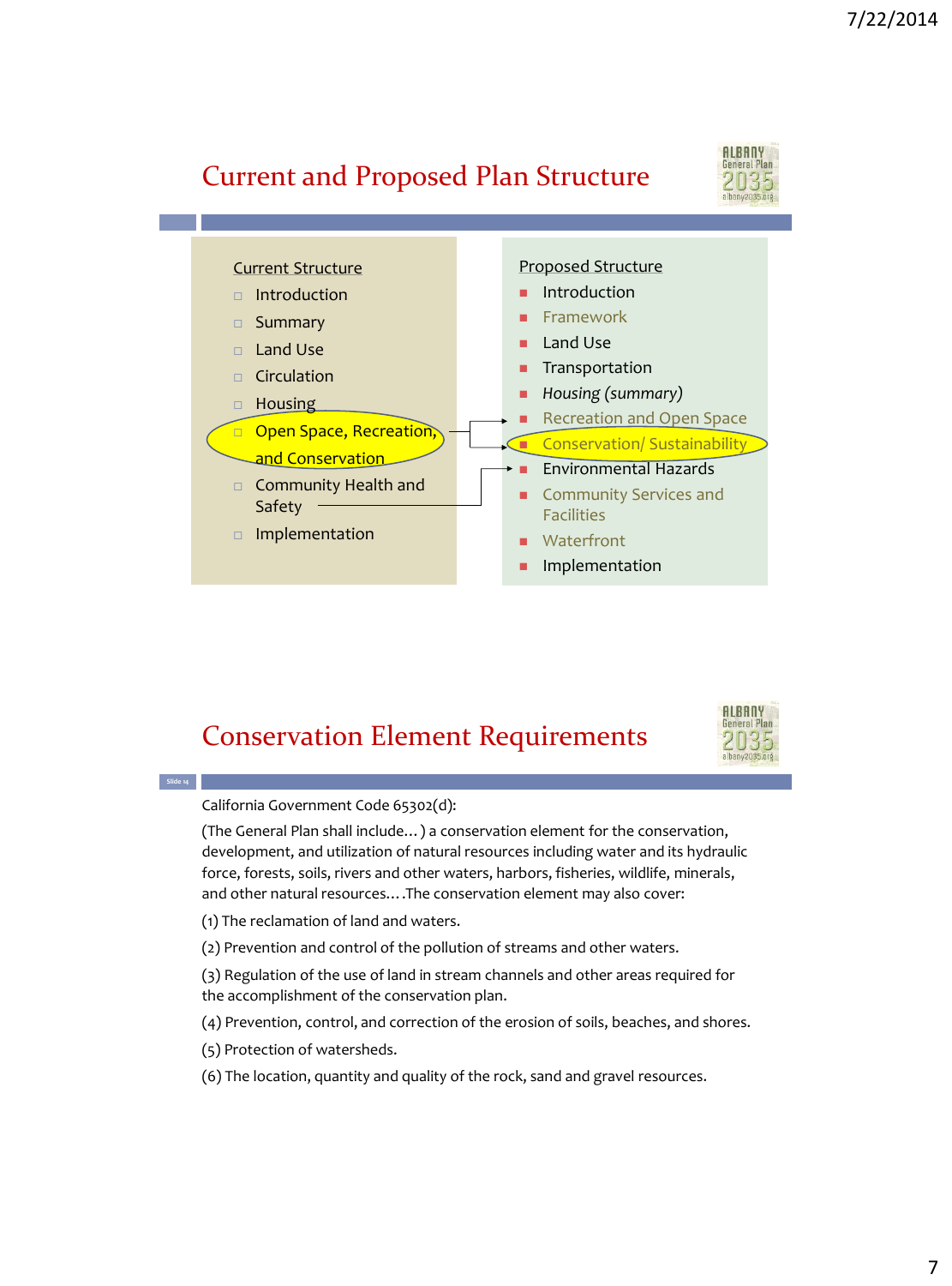# Sustainability in Other Elements



#### **Sustainability is an underpinning theme of the entire Plan**

□ Land Use Element

**Slide 15**

**Slide 16**

- Focusing growth along transit corridors (San Pablo, Solano)
- **Encouraging mixed use**
- □ Transportation Element
	- Complete streets and walkable neighborhoods
	- Promoting alternate modes of travel
- □ Housing Element
	- Encourage economic diversity and affordable housing





- □ Protection of Natural Features
- Urban Forestry
- Air and Water Quality
- □ Biologic Resources (plants and animals)
- □ Energy and Water Conservation
- Sustainable Development
- Waste Reduction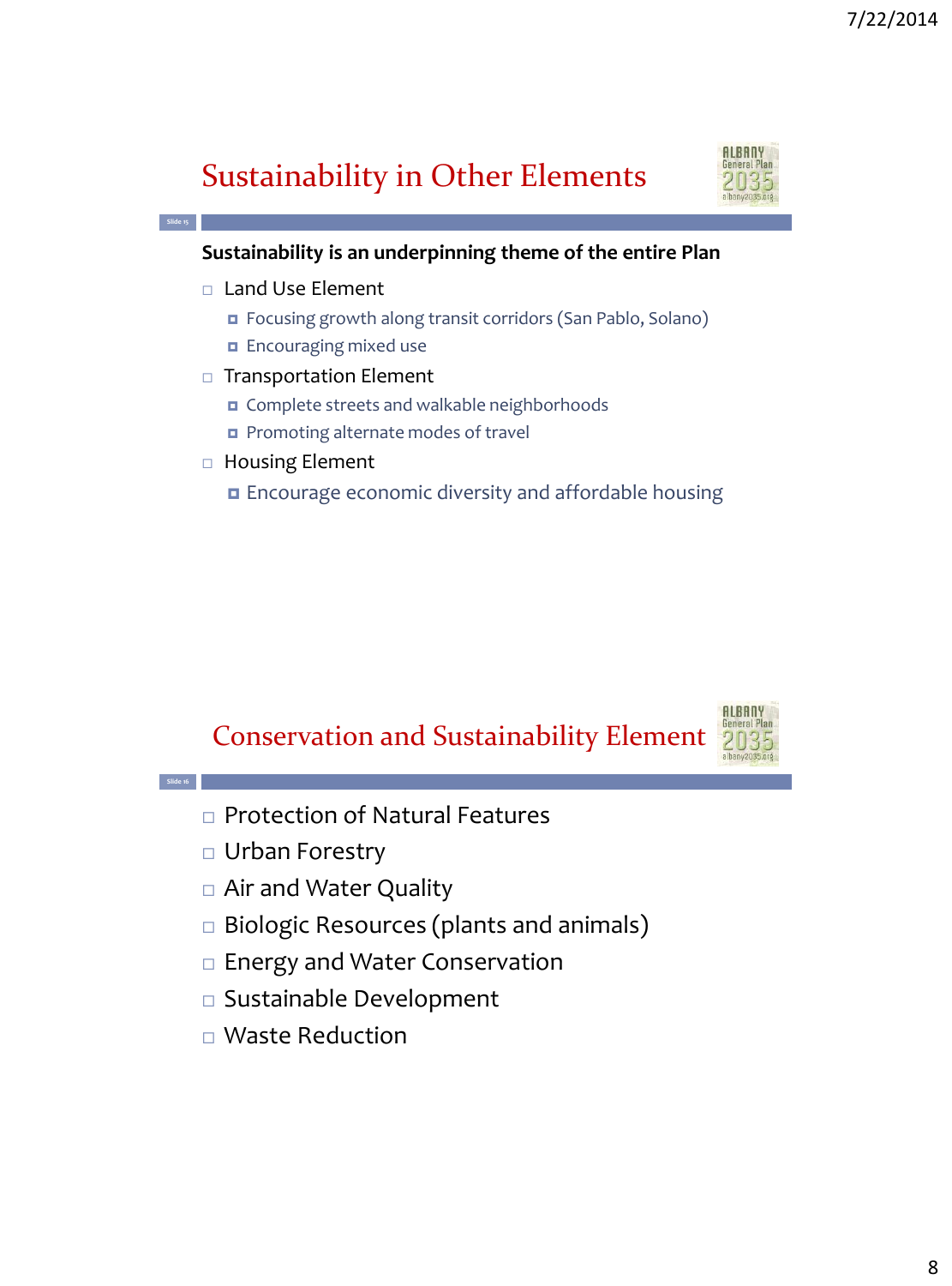## 1 Protection of Natural Features



**ALBANY** 

**Protect and enhance the natural features that define Albany's environment, including the waterfront, wetlands, creeks, and Albany Hill.**

- Mitigating environmental Impacts of development
- Reducing soil erosion

**Slide 17**

- Conserving Albany Hill
- Protecting the waterfront and wetlands
- Respecting natural features in new development
- Restoring creeks and riparian corridors
- Encouraging environmental education

#### 2 Urban Forestry



- Protect Albany Hill plant communities
- Abate hazardous trees
- Encourage private tree planting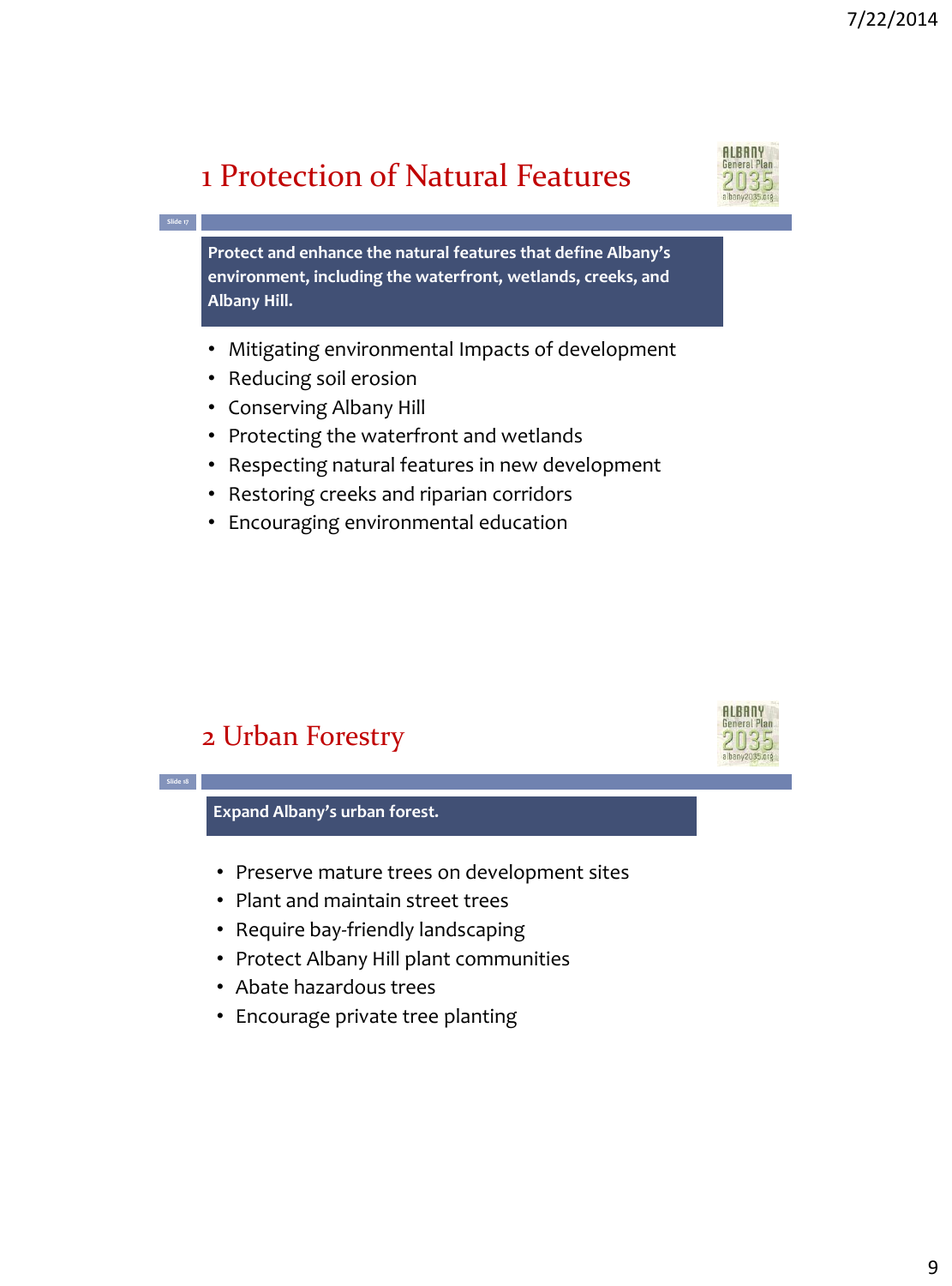## 3 Air and Water Quality

**Slide 19**

**Slide 20**



**Undertake local efforts to improve regional air and water quality.**

- Reduce automobile vehicle miles traveled
- Implement state, federal, regional clean air plans
- Monitor local air and water quality conditions
- Manage construction-related air quality impacts
- Eliminate non-stormwater discharges to storm drains
- Promote/require low impact development (LID)
- Participate in Countywide Clean Water Program and NPDES Municipal Regional Permit
- Conduct watershed level planning

#### 4 Biological Resources



**Protect and enhance Albany's plant and animal habitat and related biological resources.**

- Protect natural habitat and enhance wildlife diversity
- Coordinate with state and federal resource agencies on habitat protection
- Consider impacts on Monarch Butterfly roosting areas
- Protect Hoffman Marsh and wetland areas along San Francisco Bay
- Comply with migratory bird regulations
- Consider "dark sky" ordinance to reduce light pollution
- Consider habitat impacts through CEQA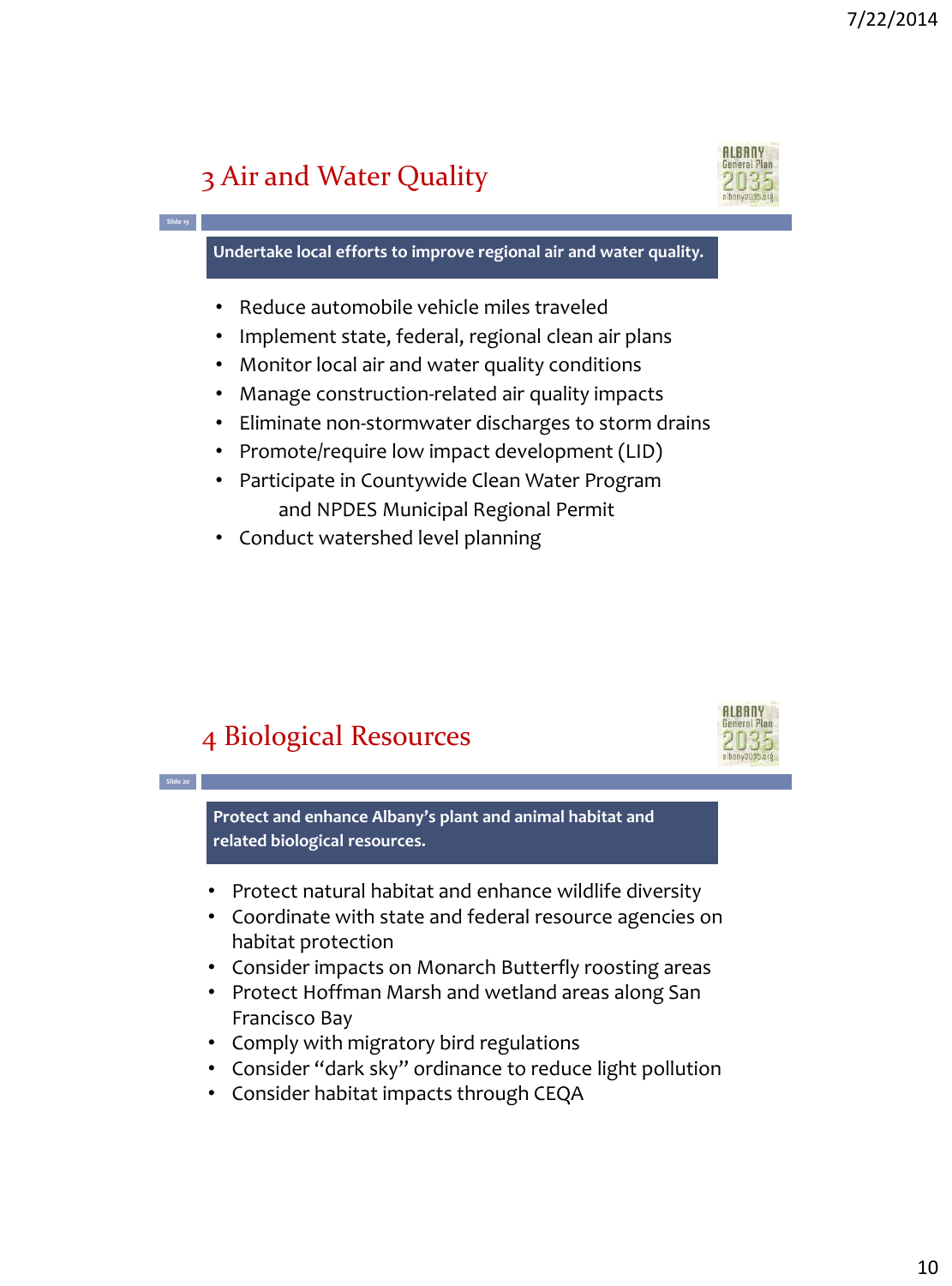#### 5 Energy and Water Conservation

**Slide 21**

**Slide 22**



**Reduce energy and water consumption, thereby reducing greenhouse gas emissions and non-renewable resource depletion.**

- Support green construction and green building
- Encourage energy (and water) conservation retrofits
- Support renewable energy financing programs
- Implement water conservation measures
- Continue efforts to use reclaimed water for landscaping
- Lead by example with municipal buildings and operations
- Pursue Community Choice Aggregation for energy procurement
- Consider point of sale retrofit requirement





**Achieve land use and transportation patterns which reduce transportation-related greenhouse gas emissions.** 

- Implement Land Use and Transportation strategies:
	- o Ped, bike, and transit improvements
	- o Connectivity and walkability
	- o Mixed use and TOD
	- o Jobs-Housing balance
	- o Transportation Demand Management
- Integrate climate change as a planning consideration
- Alternative fuel vehicles
- Sustainable food production/food transportation
- Adaptation to rising sea level
- GHG analysis for new development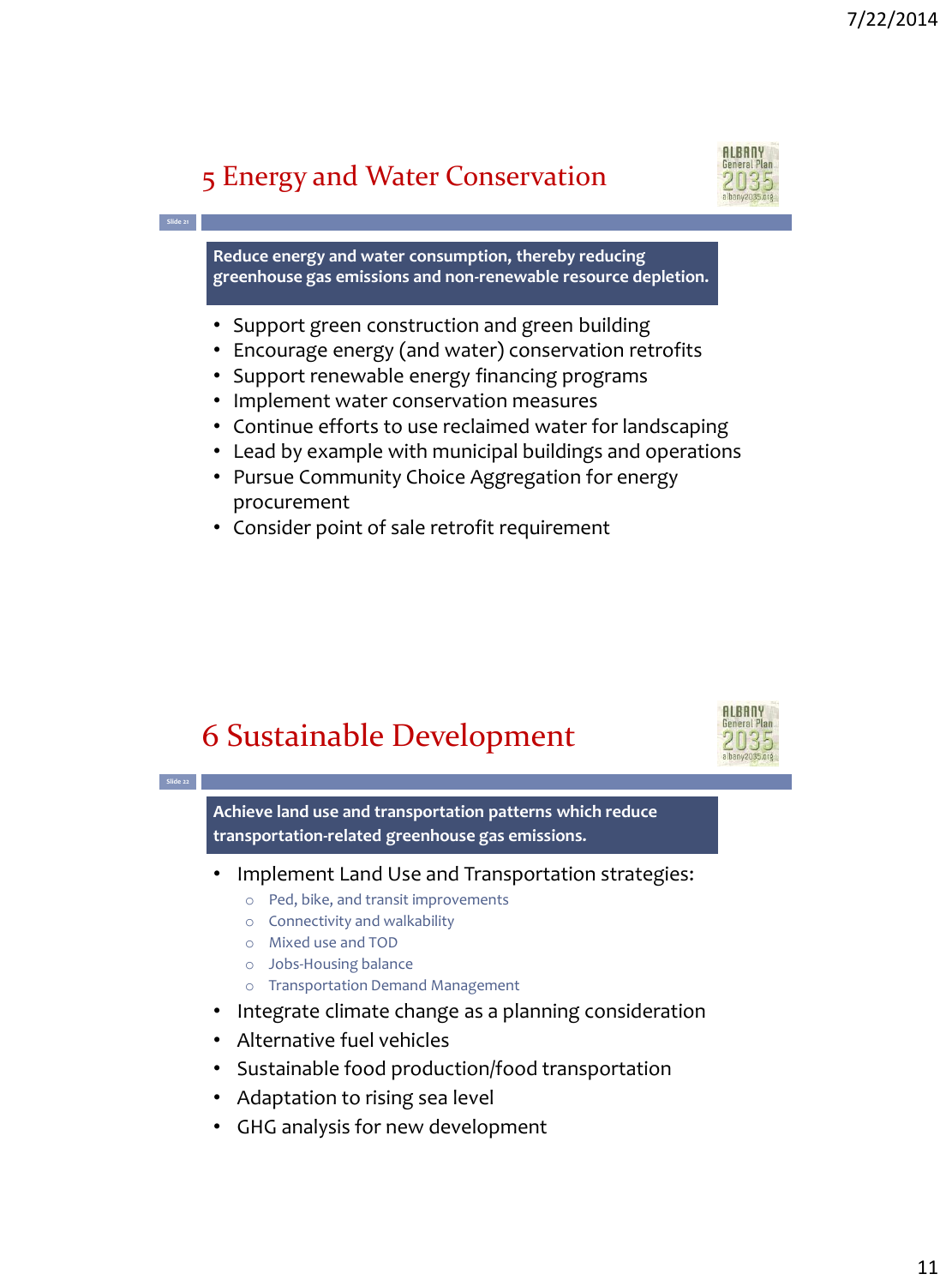# 7 Waste Reduction

**Slide 23**

**Slide 24**

# **ALBANY**

**Eliminate the landfilled disposal of solid waste.**

- Work toward a "zero waste" target, with 90% diversion by 2030
- Collaborate with stopwaste.org on programs to increase recycling, composting, waste reduction
- Support state and national initiatives to reduce waste
- Continue education and outreach
- Reduce household hazardous waste

#### Feedback from Sustainability Committee



- □ Add new goal on environmental leadership
- $\Box$  Incorporate greenhouse gas reduction target
- □ Avoid vague and/or dated terms ("conserve Albany Hill")
- □ More "teeth" to the policies?
- $\Box$  Cross-reference public health issues
- $\Box$  Address indoor air quality, domestic activities that generate air pollution
- $\Box$  Explain rationale for policies to implement state and federal regs that are already mandated
- $\Box$  Emphasize waste reduction as well as waste diversionnote the "sharing economy" as a waste reduction strategy